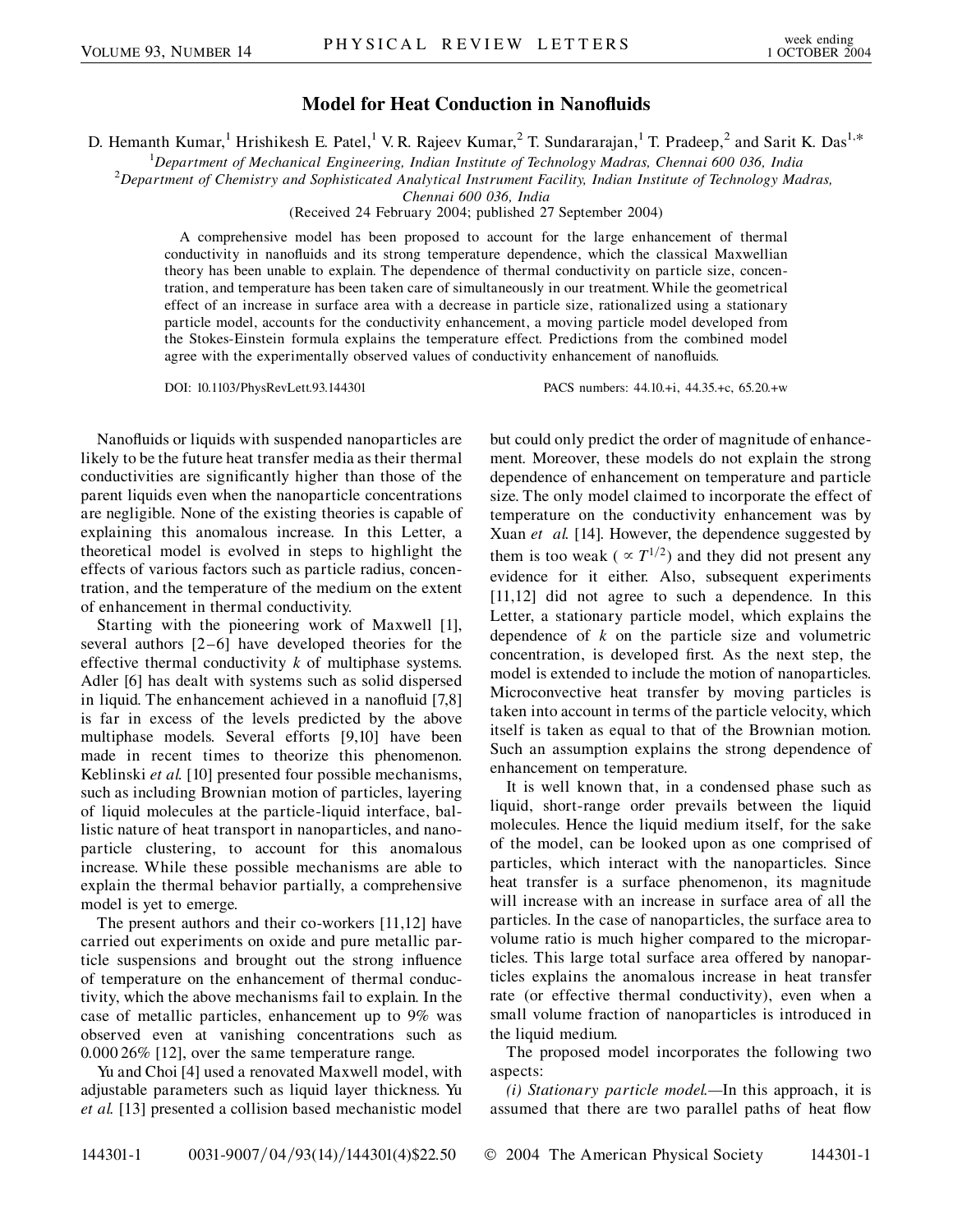through the suspension, one through the liquid particles and the other through the nanoparticles.

The overall heat transfer rate of the system, *q* for onedimensional heat flow may be expressed as

$$
q = q_m + q_p, \quad \therefore q = -k_m A_m \left(\frac{dT}{dx}\right)_m - k_p A_p \left(\frac{dT}{dx}\right)_p, \quad (1)
$$

where *A*, *k*, and  $\left(\frac{dT}{dx}\right)$  denote the heat transfer area, the thermal conductivity, and the temperature gradient of the respective medium, while the subscripts *m* and *p* denote quantities corresponding to the liquid medium and the particle phase, respectively. Assuming that the liquid medium and the nanoparticles are in local thermal equilibrium at each location, we can set

$$
\left(\frac{dT}{dx}\right)_m = \left(\frac{dT}{dx}\right)_p = \left(\frac{dT}{dx}\right).
$$
 (2)

Now the overall heat transfer rate can be expressed as

$$
q = -k_m A_m \left(\frac{dT}{dx}\right) \left[1 + \left(\frac{k_p A_p}{k_m A_m}\right)\right].
$$
 (3)

It is proposed that the ratio of heat transfer areas  $A_p/A_m$  could be taken in proportion to the total surface areas of the nanoparticles  $(S_p)$  and the liquid species  $(S_m)$ per unit volume of the suspension. Taking both the liquid and the suspended particles to be spheres of radii  $r_m$  and  $r_p$ , respectively, the total surface area can be calculated as the product of the number of particles *n* and the surface area of the particle for each constituent. Denoting the volume fraction of the nanoparticles as  $\varepsilon$  and the volume fraction of the liquid as  $(1 - \varepsilon)$ , the number of particles for the two constituents can be calculated as

$$
n_m = \frac{1 - \varepsilon}{(4/3\pi r_m^3)} \quad \text{and} \quad n_p = \frac{\varepsilon}{(4/3\pi r_p^3)}.
$$
 (4)

The corresponding surface areas of the liquid medium and the nanoparticle phase are given by

$$
S_m = n_m \cdot 4\pi r_m^2 = 3 \frac{(1 - \varepsilon)}{r_m} \text{ and}
$$
  

$$
S_p = n_p \cdot 4\pi r_p^2 = \frac{3\varepsilon}{r_p}.
$$
 (5)

Taking  $\frac{S_m}{S_p} = \frac{A_m}{A_p}$  and substituting from Eq. (5) into the expression for heat transfer rate in Eq. (3), we obtain

$$
q = -k_m A_m \left(\frac{dT}{dx}\right) \left[1 + \frac{k_p \varepsilon r_m}{k_m (1 - \varepsilon) r_p}\right] = -k_{\text{eff}} A_m \left(\frac{dT}{dx}\right),\tag{6}
$$

where the effective thermal conductivity is expressed as

$$
k_{\text{eff}} = k_m \left[ 1 + \frac{k_p \varepsilon r_m}{k_m (1 - \varepsilon) r_p} \right].
$$
 (7)

The rate of heat transfer can be expressed in dimension-

less form as

$$
q^* = \frac{q}{-k_m A_m \left(\frac{dT}{dx}\right)} = 1 + \frac{k_p \varepsilon r_m}{k_m (1 - \varepsilon) r_p} = \frac{k_{\text{eff}}}{k_m},\qquad(8)
$$

where the numerator represents the rate of heat transfer of the nanoparticle suspension, and the denominator is the rate of heat transfer in the absence of nanoparticles. In the above expression, it is seen that the enhancement is directly proportional to the ratio of conductivities and volume fraction  $\varepsilon$  of the nanoparticles (for  $\varepsilon \ll 1$ ) and is inversely proportional to the radius of the nanoparticles. In our laboratory, experiments are being carried out to verify the dependence of enhancement on various factors. The linear dependence of thermal conductivity enhancement on particle concentration is shown in Fig. 1.

As for the particle size effect, the above model shows that for a given liquid medium, the enhancement in effective conductivity increases with the reciprocal of nanoparticle radius. Available data [15] and our studies of different systems seem to agree with the inverse dependence of enhancement with particle size as shown in Fig. 2.

*(ii) Moving particle model.—*Our earlier studies have shown a strong dependence of enhancement in effective conductivity with respect to changes in temperature of the nanofluids [11,12]. In the present model, this strong dependence on the temperature of the medium is attributed to the variation of the velocity of the nanoparticles with temperature. In fact, the effective thermal conductivity of the particle is directly proportional to its mean velocity according to the kinetic theory [16]. Thus, it is possible to express the thermal conductivity of



FIG. 1. Thermal conductivity enhancement with particle concentration for Au of 4 nm size in toluene.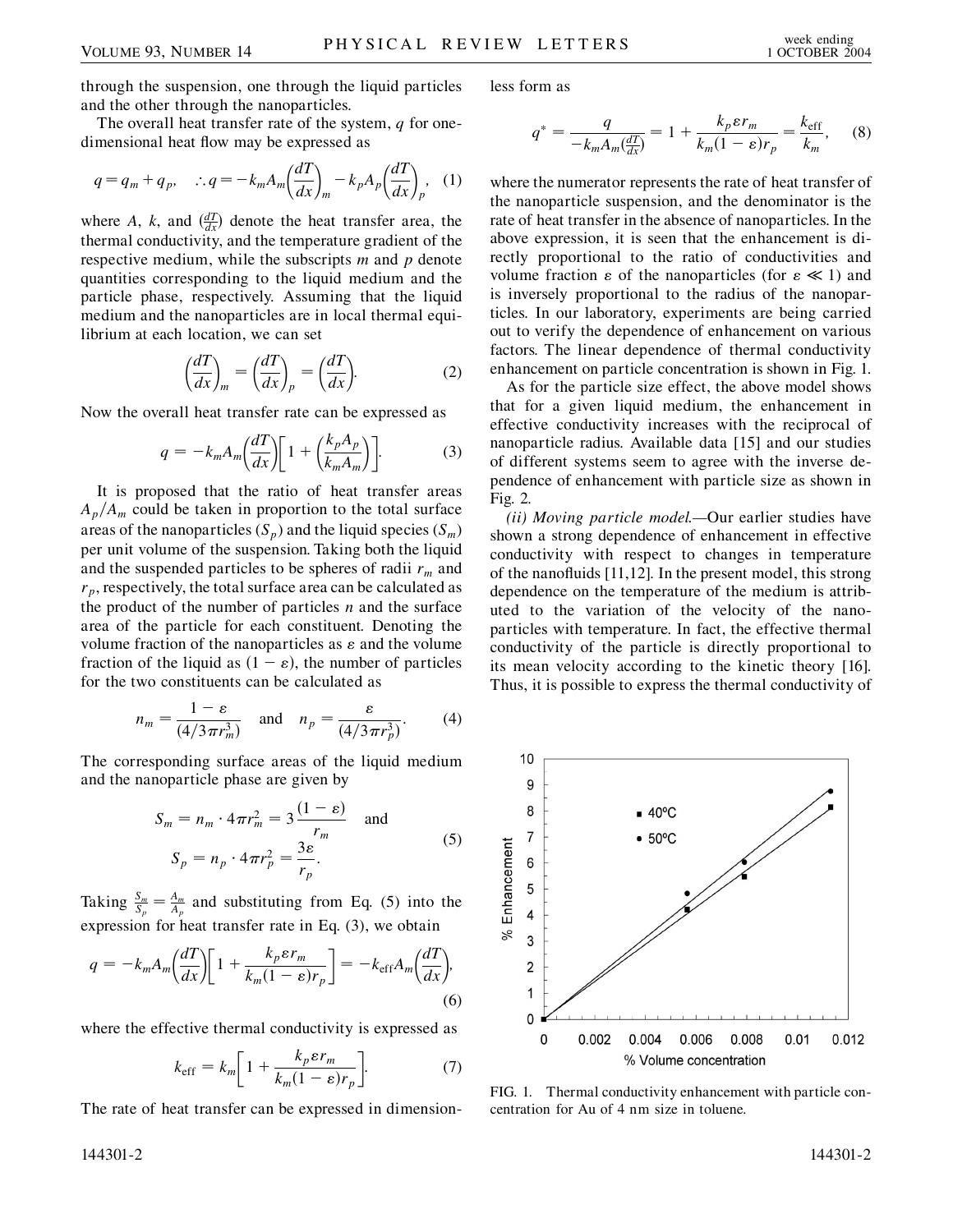

FIG. 2. Thermal conductivity enhancement with the nanoparticle size.

the particle as

$$
k_p = c \cdot \overline{u}_p,\tag{9}
$$

where  $\overline{u}_p$  is the average particle velocity and *c* is a constant. Combining Eqs. (7) and (9), we get the complete model, which is used to calculate the variation in effective thermal conductivity with temperature. The thermal conductivity enhancement taking into account the Brownian motion of particles can therefore be expressed as

$$
\frac{k_{\text{eff}}}{k_m} - 1 = c \cdot \overline{u}_p \frac{\varepsilon r_m}{k_m (1 - \varepsilon) r_p},\tag{10}
$$

$$
\therefore \text{ enhancement of conductivity} \propto \overline{u}_p[\varepsilon/(1-\varepsilon)]1/r_p. \tag{11}
$$



FIG. 3. Brownian motion velocities of Au particles of 17 nm mean diameter as a function of temperature.

It is proposed here that the velocity of the particles can be taken as that due to Brownian motion at a given temperature of the suspension. Mean velocity of the nanoparticle has been calculated using the Stokes-Einstein's formula,

$$
\overline{u}_p = \frac{2k_b T}{(\pi \eta d_p^2)}.
$$
\n(12)

It is evident from the above expression that the particle velocity  $(\overline{u}_p)$  depends upon the factor  $T/\eta$ , where  $\eta$  is the dynamic viscosity of the fluid medium and *T* is the temperature. Since viscosity of the medium such as water decreases significantly with temperature, particle velocity increases as shown in Fig. 3. This explains the strong dependence of thermal conductivity enhancement with temperature.

The comparison between the predictions of the theoretical model given by Eq. (10) and our experimental data is shown in Fig. 4. A close comparison between the theoretically predicted and experimentally measured conductivity enhancement illustrates that the present model correctly explains the anomalous increase in effective thermal conductivity with temperature.

For the experimental conditions of the results presented in Fig. 4, the value of *c* is evaluated to lie between 2.9 and 3. An approximate estimate using kinetic theory shows that  $c \approx \frac{n l \hat{c}_v}{3}$ , where *n* is the particle concentration, *l* is the mean free path, and  $\hat{c}_v$  is the specific heat per particle. Using the Debye model for the particle,  $\hat{c}_v$  = 3*Nk*, where *N* is the number of atoms and *k* is the Boltzmann constant. For a typical particle having a diameter of 10 nm, the number of atoms per particle  $N \sim 10^6$ ,  $n \sim 10^{18}$ ,  $l \sim 10^{-2}$ , and  $\hat{c}_v \sim 10^{-16}$  J/K.



FIG. 4. Comparison of experimental and theoretical enhancement against temperature for a Au nanofluid of 17 nm mean diameter.